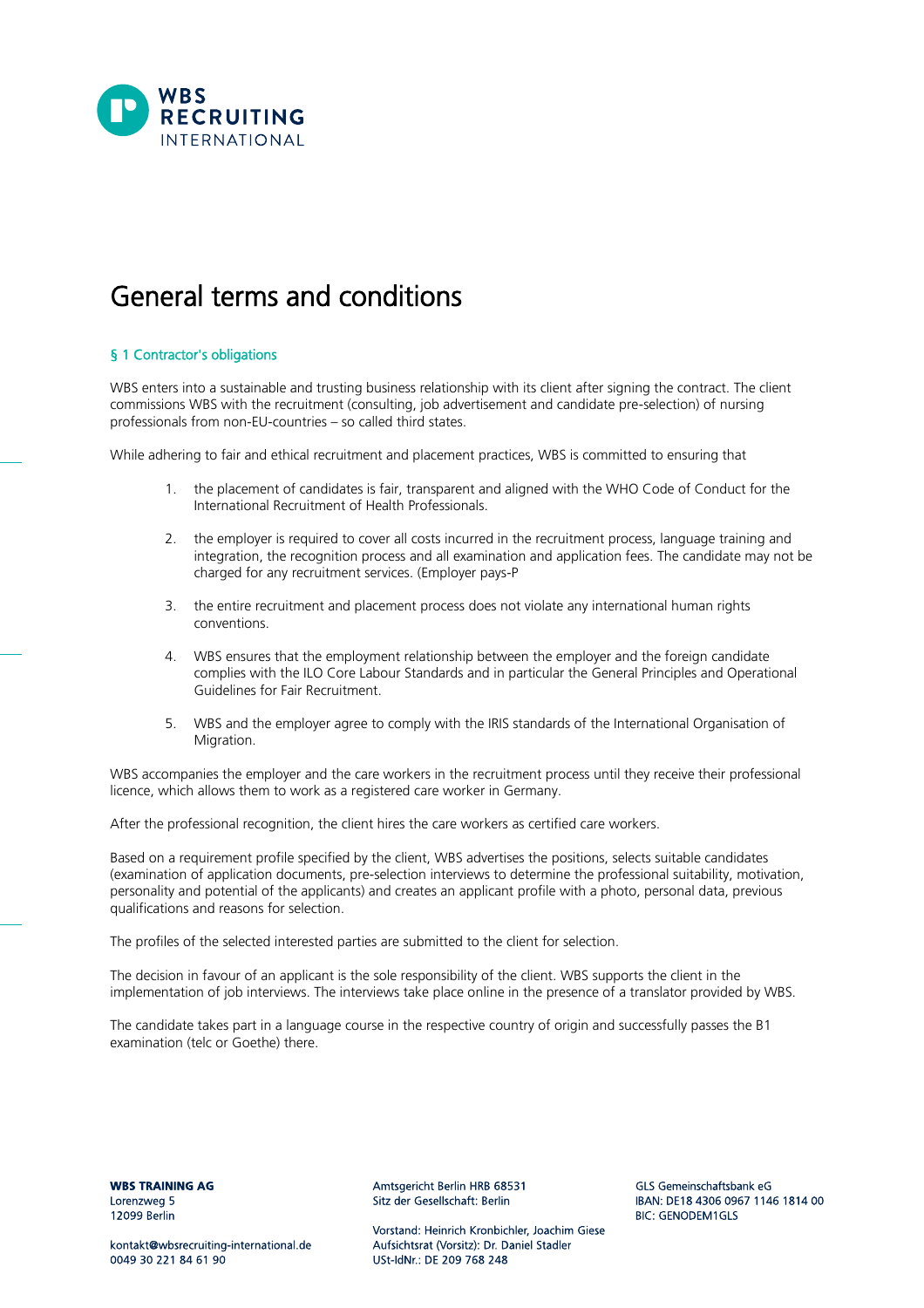

The socio-cultural preparation of the candidate is part of the German course.

As soon as the client has decided on a candidate, the recognition procedure is applied for at the relevant state office as well as the visa.

WBS organises the journey to the place of work in Germany. The client pays the flight costs for each candidate. Candidates are encouraged to use the cheapest reasonable travel route so as not to incur excessive costs.

We document every recruitment in accordance with the templates of the "Fair Recruitment in Care Germany" seal of quality by using the corresponding sample templates and make them available to our clients and candidates.

[template contractor](https://cdn.website-editor.net/s/a1d6600f83df447c85ec2bb1c8998610/files/uploaded/MustervorlagePB_4_011021.pdf?Expires=1641462509&Signature=m-f1b3fg84HCiPCrlRJ7qmmepqzzX1OmqYHXge3hka0ieSBBFRYEj81YRNT24mBu8IsYk9qRoUgS0uTvOxW0PJXpa7YL1gBGOPVrd1G0ir9rvRJPRspcf-WIxerJNbvTOpwN1zKAy8QYiqjj0sZuEDk66~W4iG7CZjNmo28u9YnIoKXWtH80vMApo3sKSmbYu3-FD6AqlLrKYf1yE1386NfMBgO8K0xpvcNcVHp0vD1~Pa6HBNHMGgYzYbnYM5CG7lzhiwzWyGC2Q3nJkQHzXnBldnGNjFtFNOxvlBg8RimNcZiHeWMwPm8YUVQiWLGImmzHqQqGvZawuoFt5H70QA__&Key-Pair-Id=K2NXBXLF010TJW) [template candidate](https://cdn.website-editor.net/s/a1d6600f83df447c85ec2bb1c8998610/files/uploaded/MustervorlagePB_3_en.pdf?Expires=1658040251&Signature=aeZr0Bqci7hRGwaAhlAZTjPm98HepkSgm1H4lpl~xaTxY7GVeVVzbfyhJYRG-0I5l9616rGtf-y3XIGRbdy4Cw7WVs7s8cWj5jyoqkrOjidpkQRc3aKhotjuUexC-lGl7vCe62iy0KfV8D-yrpi4302wvsx5hLguEK4Vnt~j8G5li72KIB7l~WgL8Qv0aTVvg9PuMq618wAnShKNcwXvG8WgMAbgoPXv2myI7pUBZA6PrkkGu9VaUHQb9Ev4I8laGzJPAQYzOi8i4sp9fJzU7kF1dpZwROAwuWyPaOMMxQ2ZG0Z570FJAu0VNt2oBSz9gKLCJEJ~qQUEphyfhifGVg__&Key-Pair-Id=K2NXBXLF010TJW)

# § 2 Client´s obligations

The client provides WBS with all information on the requirements for the candidates as well as the planned employment relationship and working conditions before the recruitment process begins.

Particular attention should be paid to provisions and contract contents on commitment and repayment clauses that conflict with the legal framework for commitment and repayment clauses set out in labour law.

After the application procedure has been completed and the client has decided which candidates it wishes to employ, the client draws up an employment contract for each candidate, which is valid on condition that the candidate successfully passes the B1 examination in the country of origin and starts the employment relationship. An integration concept shall be attached to the employment contract.

The client shall pay the placed candidates the remuneration announced in the employment contract at the time of recruitment for the planned positions (nursing assistant and, after passing the knowledge examination, registered nurse).

The client guarantees to implement an integration management concept according to DKF standards and outline. This should include at least the following bullet points:

- Preface / Introduction
- Preparations after recruitment
- Arrival and the first days
- Relocation management support
- Establishing integration management
- Sponsorship and mentoring
- Organise recognition process
- Adapt induction
- Accompany team building

**WBS TRAINING AG** Lorenzweg 5 12099 Berlin

Amtsgericht Berlin HRB 68531 Sitz der Gesellschaft: Berlin

Vorstand: Heinrich Kronbichler, Joachim Giese Aufsichtsrat (Vorsitz): Dr. Daniel Stadler USt-IdNr: DE 209 768 248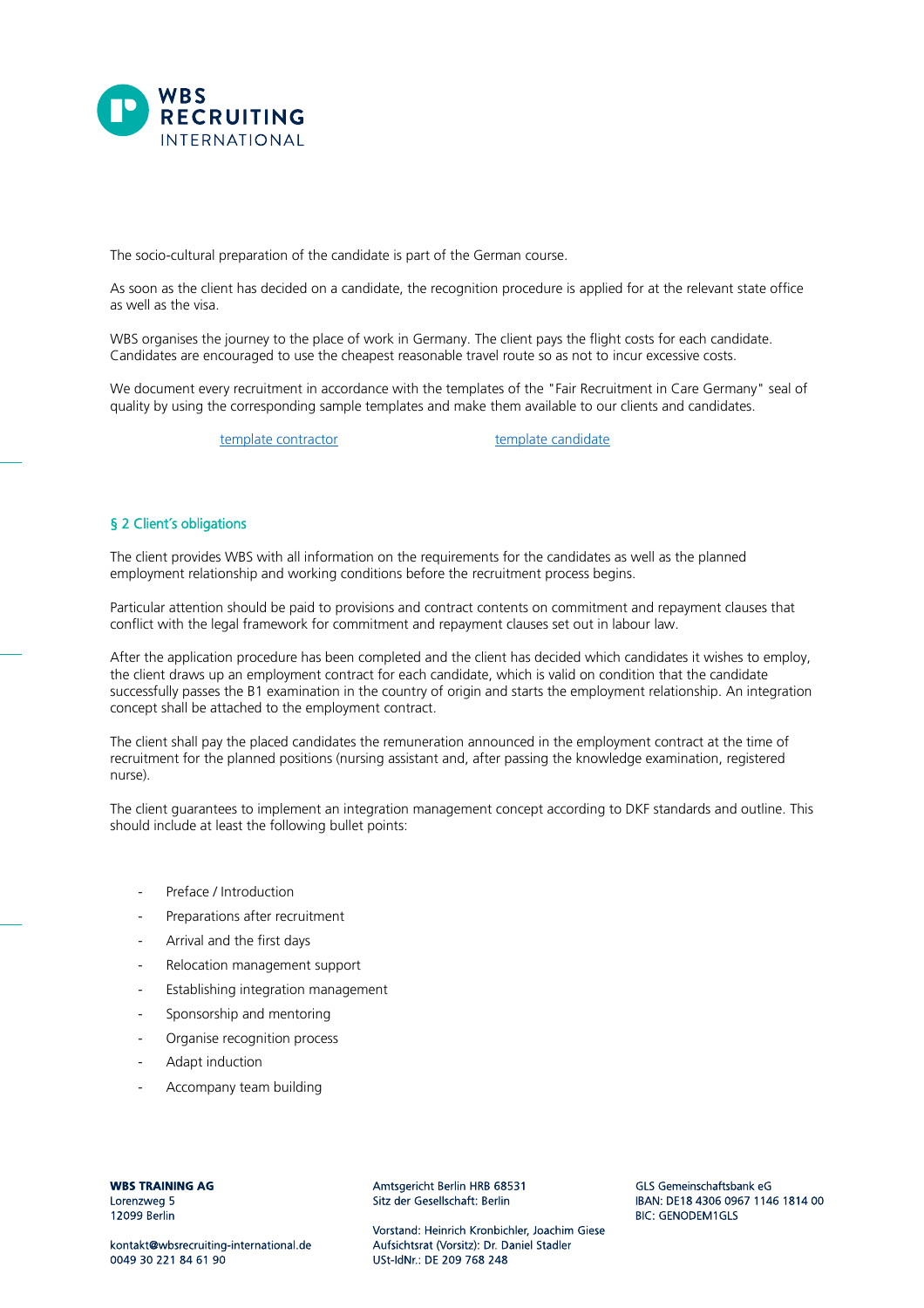

- Expanding competences
- Intercepting conflicts
- Enabling social participation
- Dealing with dismissal and poaching

# § 2 Fees and due dates

The fee for WBS for the placement of a registered nurse includes the service components specified in the contract.

The fee is invoiced in success-dependent instalments as follows:

After both parties have signed this cooperation agreement, a deposit of 10% of the total amount is due for each planned candidate. In the event that fewer than the planned candidates can be presented, the amount will be refunded on a pro rata basis.

The fee for the language course, integration and recognition procedure and any additional services agreed upon will be charged in two instalments:

- 45 % - upon signing of the employment contract between candidate and employer.

- 45 % - upon commencement of employment

Should a candidate leave the project on his/her own initiative in the course of the language course without any action on the part of the client, the language course fee paid up to that point will be refunded. Alternatively, at the request of the client, the position can be filled free of charge.

Invoices from WBS are due immediately and without deductions. If the client defaults on payment, WBS may charge interest on arrears at a rate of 5% above the respective base interest rate of the European Central Bank. All amounts are net plus the statutory value added tax.

# § 4 Fulfilment of contract

If documents and information provided by WBS in connection with this contract reach a third party due to culpable conduct on the part of the client and the third party concludes an employment contract with an applicant, the client shall also owe the placement fee.

#### § 5 Duties to cooperate

The client undertakes to provide all documents and information necessary for the fulfilment of the order or to enable these to be prepared by WBS.

If a proposed applicant has already applied to the client independently of the placement order placed, the client is obliged to inform WBS immediately after receipt of the application documents. If the client fails to inform WBS and fills the vacancy with this applicant, WBS is entitled to invoice the placement fee in full.

The client undertakes to inform WBS immediately of the conclusion of a contract with an applicant.

**WBS TRAINING AG** Lorenzweg 5 12099 Berlin

Amtsgericht Berlin HRB 68531 Sitz der Gesellschaft: Berlin

Vorstand: Heinrich Kronbichler, Joachim Giese Aufsichtsrat (Vorsitz): Dr. Daniel Stadler USt-IdNr: DE 209 768 248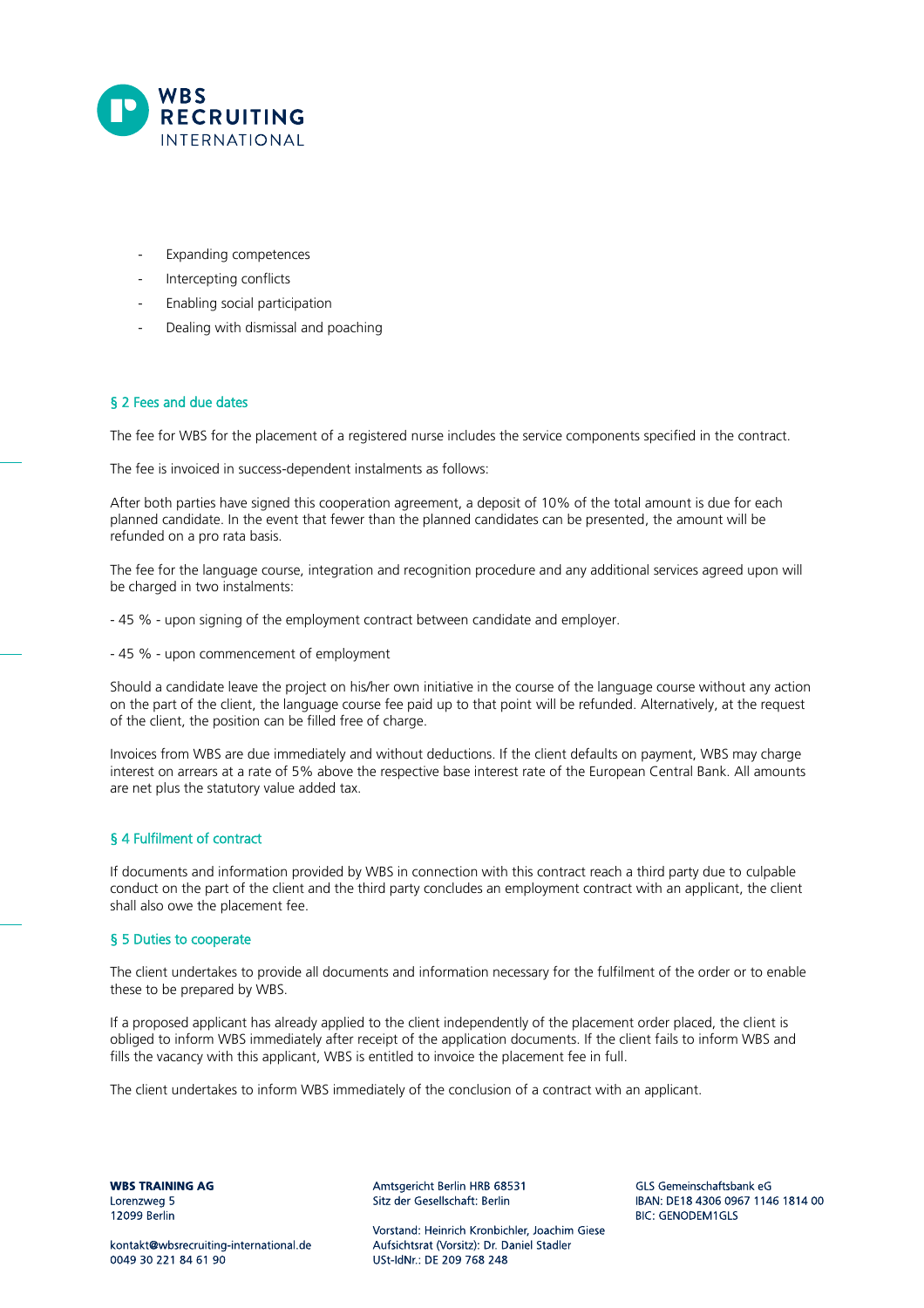

# § 6 Term of contract/termination

If the client does not fulfil his obligations, WBS shall be entitled to terminate this framework agreement with immediate effect.

with immediate effect. The client may give notice of termination at any time without observing a period of notice. The client agrees the following procedures in the event of termination:

Termination due to unsuitable candidates. Should none of the proposed candidates meet the requirement profile of a job named in this contract, the position concerned may be excluded from this framework contract. In this case, no invoice will be issued for the affected position and the deposit will be refunded.

Termination due to withdrawal of a candidate. Any candidate may withdraw from the offer of employment at any time as long as the employment contract has not been signed.

Termination for reasons not attributable to WBS or the selected candidate. In this case, WBS has the right to charge for the services provided up to the time of termination. The services rendered are to be proven by WBS in a suitable form. If candidates have already received a commitment, an expense allowance will be paid to WBS, which, per terminated job: 50% of the total remuneration.

Candidate protection: If the client hires further candidates presented by WBS within the framework of this contract within the following 12 months after the end of the contract, the agreed expense allowance will be invoiced in each case.

# § 7 Warranty

No guarantee is assumed, in particular no guarantee is assumed for the quality of work, the working method and resilience of the placed candidate or his/her personal reliability. Recourse and other claims for compensation by the client are excluded.

The recruitment agency assumes no guarantee for the continuation of the employment relationship and in the event that the applicant performs poorly or does not perform the contractually owed service after the conclusion of the contract with the client.

**WBS TRAINING AG** Lorenzweg 5 12099 Berlin

kontakt@wbsrecruiting-international.de 0049 30 221 84 61 90

Amtsgericht Berlin HRB 68531 Sitz der Gesellschaft: Berlin

Vorstand: Heinrich Kronbichler, Joachim Giese Aufsichtsrat (Vorsitz): Dr. Daniel Stadler USt-IdNr: DE 209 768 248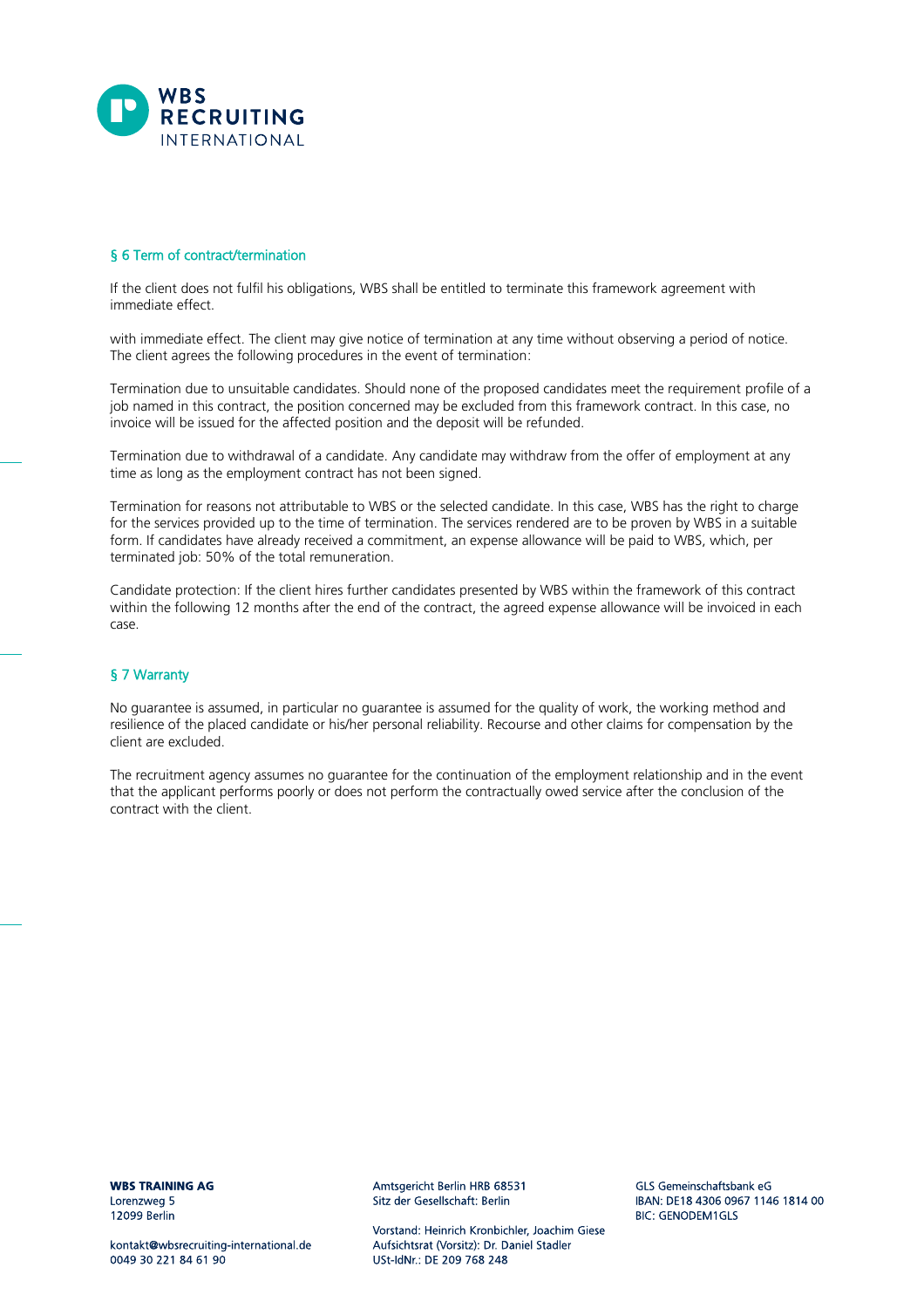

## § 8 Data protection

Pursuant to § 298 SGB III, the contracting parties are obliged to treat applicants' documents and information confidentially and not to pass them on to uninvolved third parties. This obligation continues even after termination of the contract.

WBS and its partners guarantee the confidential treatment of all information and data obtained within the scope of the placement order. The client agrees to the electronic storage, use and forwarding of the data provided to WBS. They are used exclusively for the fulfilment of the agreed service.

Insofar as the client stores the personal data provided, the client shall be responsible for ensuring that all data protection requirements are met when storing and/or otherwise processing the data provided. The Principal shall indemnify WBS upon first request against claims based on a breach of its obligations under data protection law.

Personnel documents provided to the client are the property of WBS and its partners and must be returned to WBS or destroyed immediately on request. In the event of destruction, a written confirmation of destruction binding on the client must be sent to WBS on request. This does not apply to documents of an applicant with whom the client has concluded a contract.

The client shall be liable for intent and gross negligence if it breaches a material contractual obligation. This also includes the obligation to maintain confidentiality and to comply with data protection.

## § 9 Liability, exclusion of liability

WBS accepts no liability for successful placement.

As a matter of principle, WBS is not liable for circumstances or damage caused by the applicant in the course of or on his activity.

WBS shall only be liable for damages, irrespective of the legal grounds, in the event of intent or gross negligence on the part of its employees, legal representatives or vicarious agents and in the event of culpable breach of essential contractual obligations. In the event of culpable breach of material contractual obligations, liability shall be limited to compensation for typical foreseeable damage. The above limitations of liability shall not apply in the event of injury to life, limb or health.

If, after selection by the client, the applicant does not fulfil the requirements for the granting of an exit permit or entry permit for reasons within the client's own sphere of responsibility, the recruitment agency shall not be liable for the resulting damage.

## § 10 Concluding conditions

All agreements between the parties are set down in writing as an integral part of the contract. There shall be no verbal collateral agreements.

Amendments and/or supplements to this contract as well as collateral agreements must be made in writing in order to be effective. This formal requirement may not be waived or set aside either orally or by implication. Any invalidity of individual contractual provisions shall not affect the validity of the remaining provisions.

**WBS TRAINING AG** Lorenzweg 5 12099 Berlin

kontakt@wbsrecruiting-international.de 0049 30 221 84 61 90

Amtsgericht Berlin HRB 68531 Sitz der Gesellschaft: Berlin

Vorstand: Heinrich Kronbichler, Joachim Giese Aufsichtsrat (Vorsitz): Dr. Daniel Stadler USt-IdNr: DE 209 768 248